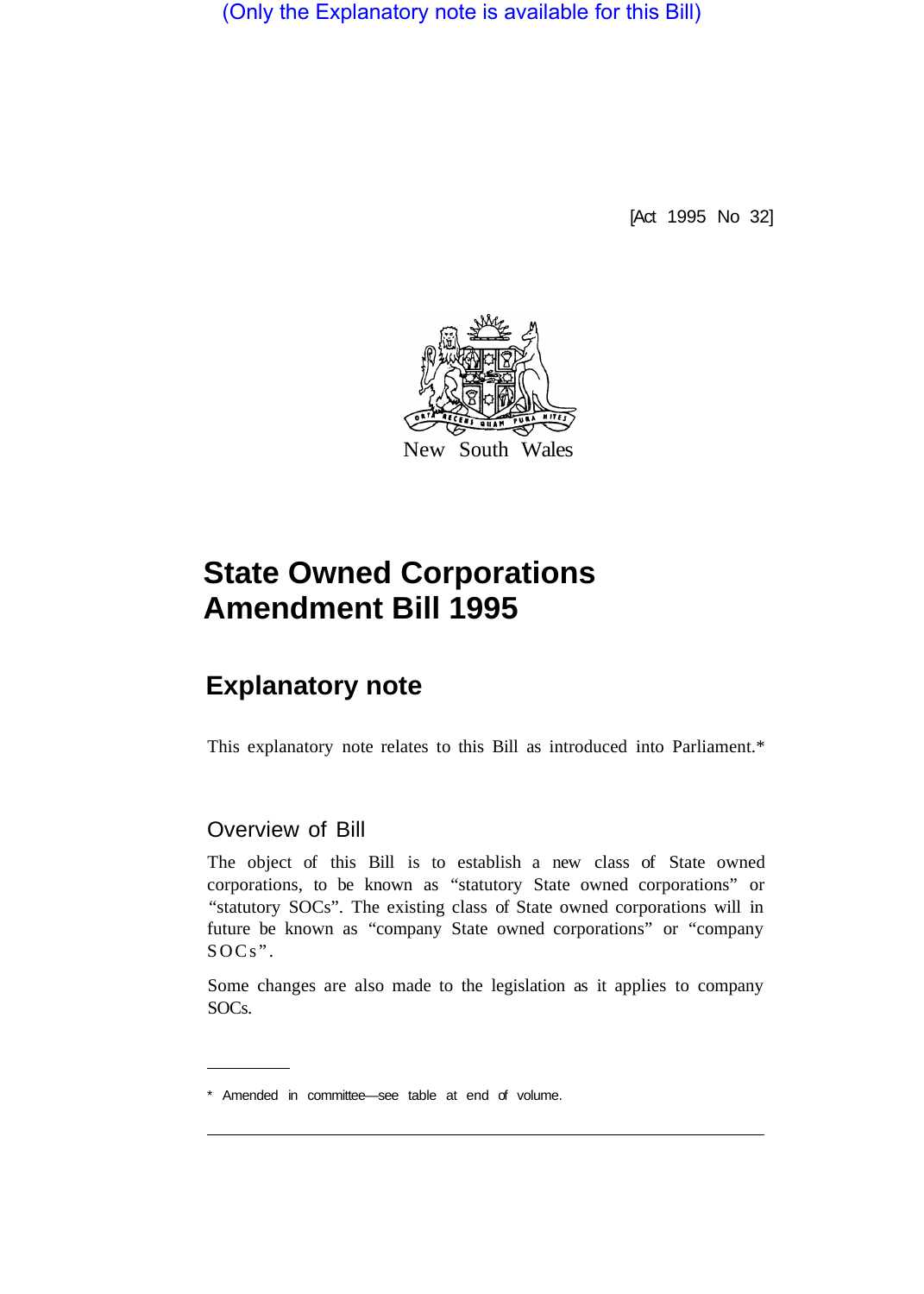Explanatory note

#### Outline of provisions

**Clause 1** sets out the name (also called the short title) of the proposed Act.

**Clause 2** provides for the proposed Act to commence on a day or days to be proclaimed.

**Clause 3** is a formal provision that gives effect to the Schedule of amendments to the *State Owned Corporations Act 1989.* 

**Clause 4** is a formal provision that gives effect to the Schedule of amendments to the *Irrigation Corporations Act 1994.* 

**Clause 5** is a formal provision that gives effect to the Schedule of amendments to other Acts.

#### **Schedule 1 Amendment of State Owned Corporations Act 1989**

The Schedule contains amendments to the *State Owned Corporations Act 1989* (the SOC Act) to provide for the establishment of a new class of State owned corporations (SOCs), to be known as statutory SOCs, and to make general amendments that apply to each class of State owned corporations.

At present, the only class of SOCs that can be established comprise companies established under the *Corporations Law.* These will in future be known as company SOCs. The new class of statutory SOCs will be statutory corporations, not companies, but they will share many characteristics of companies. For example, they will have a memorandum and articles of association, a board of directors and shareholders.

Legislation setting up a statutory SOC will "plug into" the Bill, by inserting the name of the body into Schedule 5. The Bill will provide the overall structure. There will be two ways of establishing statutory SOCs. The first way will involve a separate Act that will create a corporation, confer functions on it, and insert its name into Schedule 5. The second way will involve regulations under the Bill, which will designate a government entity (eg a Department or part of a Department) and insert its name into Schedule 5 (this action will result in the creation of a corporation).

Because a new class of SOCs is being created, many of the amendments are machinery in nature, in that they merely re-arrange or amend the Act to allow for the new class of SOCs, and introduce the terminology "company SOCs" for existing kinds of SOCs. These amendments are described below as machinery amendments.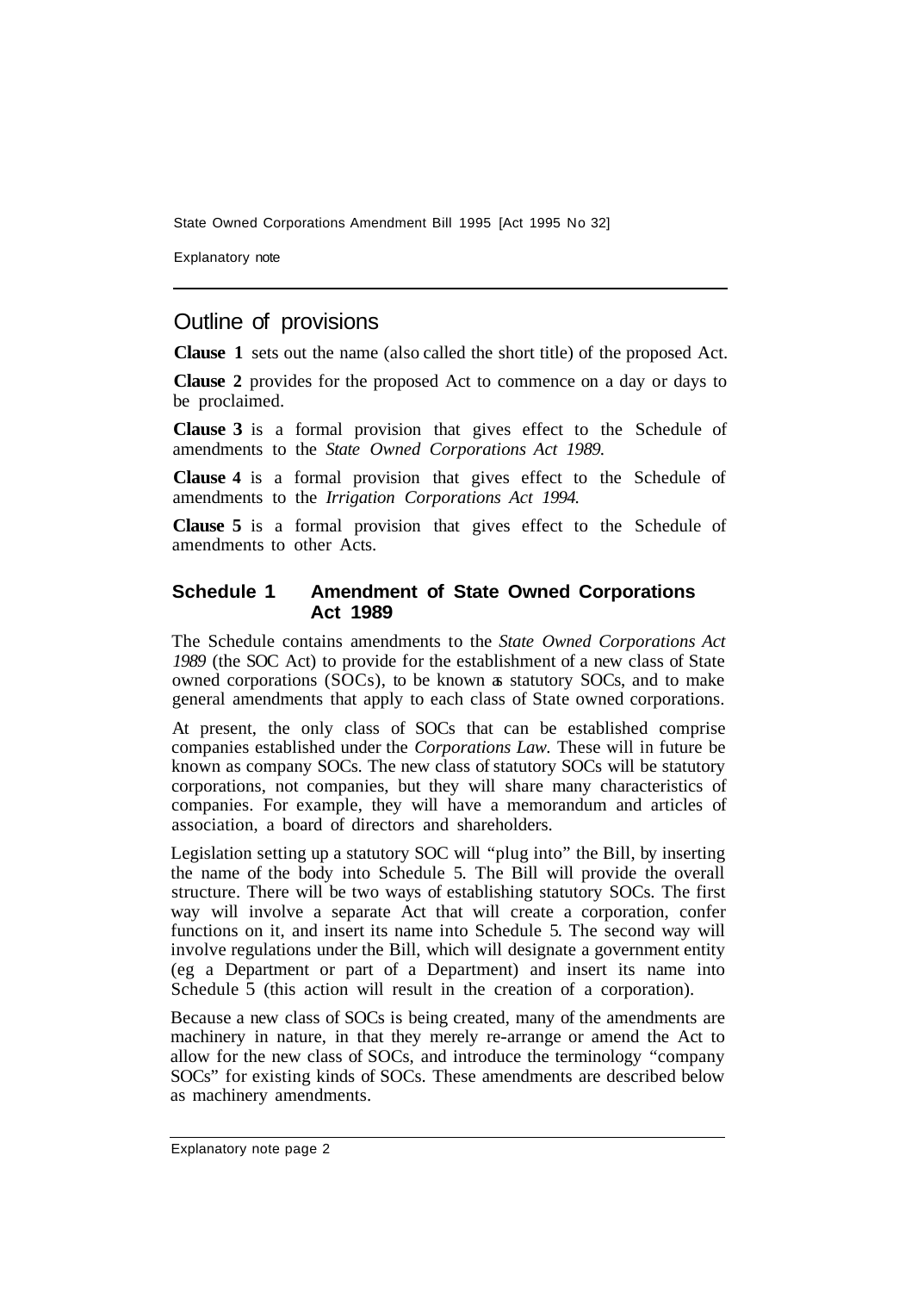Explanatory note

**Schedule 1 (1)–(5)** amend the definitions in section 3 of the SOC Act to introduce the concepts described above.

**Schedule 1 (6)** is a basic provision stating that there are two kinds of SOCs.

**Schedule 1** (7)–(11) are machinery amendments.

**Schedule 1 (12)** inserts a new Part 3 into the SOC Act to deal with the new class of statutory SOCs. Many of the provisions parallel existing provisions as they apply or will apply to company SOCs. These are noted below. The new Part contains the following provisions:

- Proposed section 20A provides for the establishment of statutory SOCs by the insertion of the name of a body into Schedule 5. This parallels section 4 of the SOC Act.
- Proposed sections 20B–20F parallel sections 5–9 of the SOC Act.
- Proposed section 20G enables regulations to apply provisions of the *Corporations Law* to statutory SOCs, but otherwise that Law does not apply to statutory SOCs.
- Proposed section 20H requires statutory SOCs to have a share capital and shares. Each statutory SOC is to have only two shareholders, each being Ministers (one of whom is the Treasurer).
- Proposed section 20I provides for the designation of a Minister as the "portfolio Minister" for a particular statutory SOC, who has various responsibilities under the Act for the administration of the SOC.
- Proposed section 20J provides for the appointment of a board of directors of a statutory SOC. One of the directors is to be selected from staff of the SOC.
- Proposed section 20K requires the appointment of a chief executive officer of a statutory SOC.
- Proposed section 20L gives the primary responsibility for the operations of a statutory SOC to its board of directors, while the day to day management is the responsibility of the chief executive officer under the board.
- Proposed section 20M enables staff to be appointed by a statutory SOC.
- Proposed section 20N empowers the portfolio Minister to require a statutory SOC to perform or refrain from performing functions, subject to re-imbursement of the SOC. This section parallels section 11 of the SOC Act.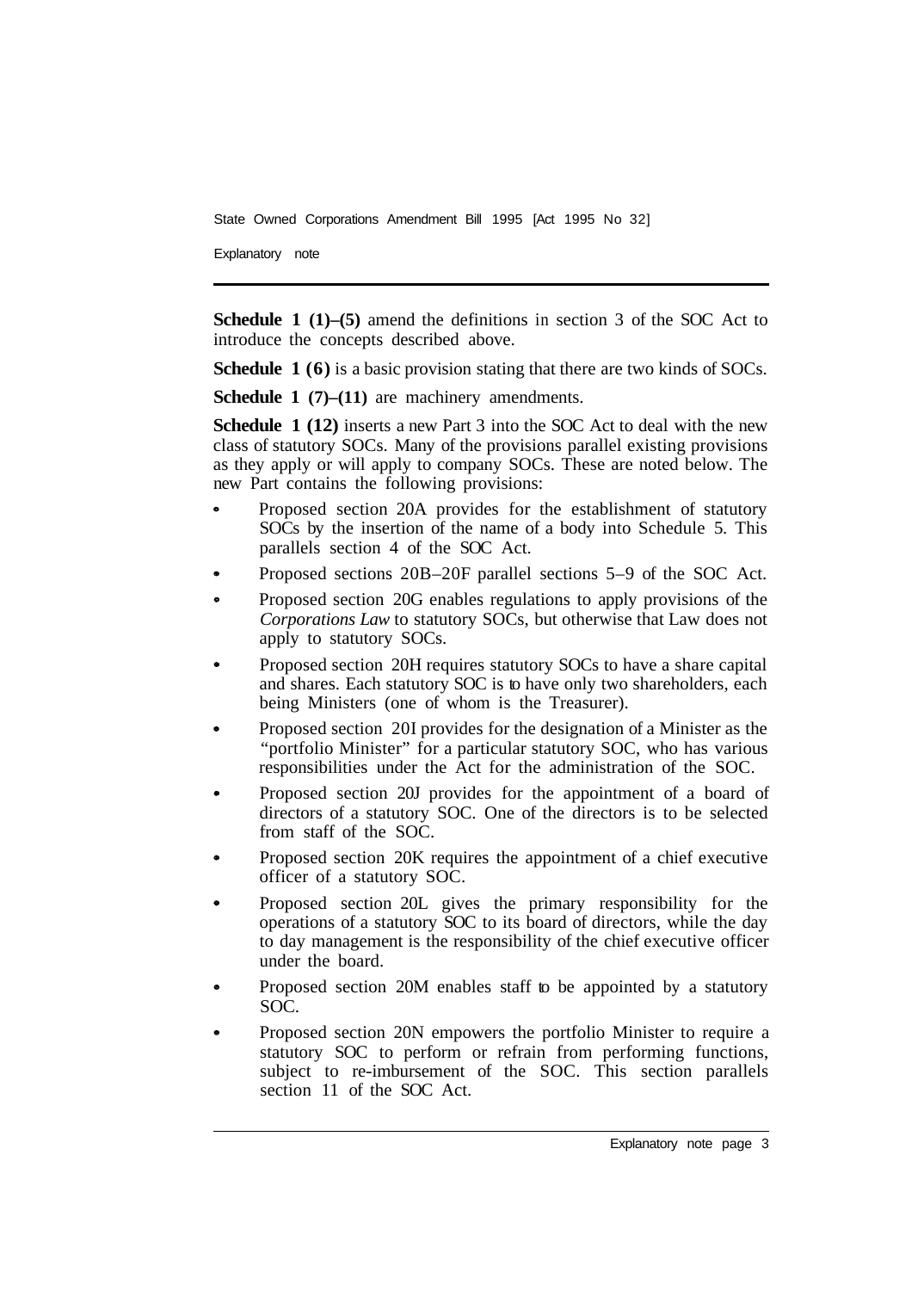Explanatory note

- Proposed sections 20O and 20P empower the portfolio Minister to require a statutory SOC to comply with public sector policies as notified to it and to comply with directions given to it in the public interest in exceptional circumstances, subject in each case to re-imbursement.
- Proposed sections 20Q and 20R require a statutory corporation and any subsidiary to have a memorandum and articles of association. These are to include the provisions contained in new Schedules 6 and 7.
- Proposed section 20S deals with dividends. Subsection (1) provides for a dividend scheme. Subsections (2)–(4) parallel section 14 of the SOC Act. Subsection (5) ensures that statutory SOCs are subject to the dividend provisions of section 59B of the *Public Finance and Audit Act 1983.*
- Proposed sections 20T–20V parallel sections 15–17 of the SOC Act.
- Proposed section 20W makes it clear that a statutory SOC can be involved in the formation of companies, but only with the approval of the shareholders. Subsections (2)–(4) parallel section 18 of the SOC Act.
- Proposed sections 20X and 20Y parallel sections 19 and 20 of the SOC Act.
- Proposed sections 20Z–20ZE provide for statutory corporations to have generally the legal capacity of companies, with the powers of natural persons (the doctrine of ultra vires is disapplied).

**Schedule 1 (13) and (14)** are machinery amendments.

**Schedule 1 (15)** inserts a section to ensure that statutory SOCs are subject to public sector requirements regarding auditing and annual reporting.

**Schedule 1 (16)–(23)** require copies of directions, notifications and the like given to statutory SOCs to be tabled in Parliament.

**Schedule 1 (24)** gives the portfolio Minister power to require a statutory SOC to supply the Minister with information relating to the affairs of the SOC.

**Schedule 1 (25)** inserts a new section 33A, which gives effect to a Schedule setting out duties and liabilities of directors and officers of statutory SOCs.<br>Some provisions also apply to company SOCs. The Schedule can be amended by regulation—it is envisaged that amendments can be made to reflect e Some provisions also apply to company SOCs. The Schedule can be reflect alterations made to corresponding provisions in the *Corporations Law.*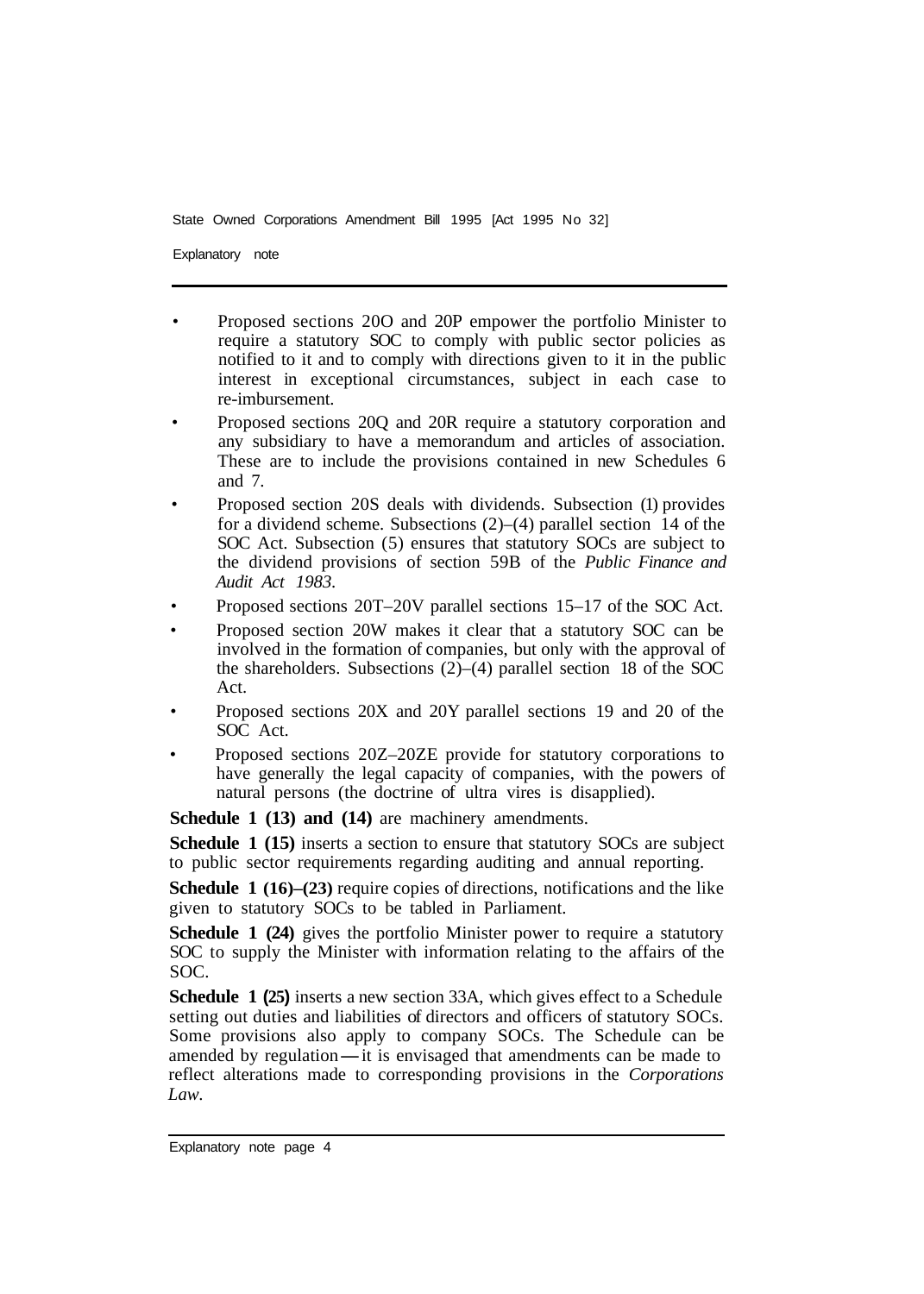Explanatory note

The item also inserts a new section 33B, which provides machinery for dealing with offences against the Act. Offences are found in the new Schedule 10.

**Schedule 1 (26)** omits section 35, which applied Commonwealth affirmative action law to SOCs to the extent that it did not apply of its own force. A separate amendment is made by the Bill to extend Part 9A of the *Anti-Discrimination Act 1977* to both company SOCs and statutory SOCs.

**Schedule 1 (27) and (28)** deal with the application of the *Public Finance and Audit Act 1983.* The Act generally does not apply to SOCs. However, Part 4 continues to apply (Public Accounts Committee). Section 59A (dividends) and Part 3 (audit) apply to statutory SOCs.

**Schedule 1 (29) and (30)** are machinery amendments.

**Schedule 1 (31)** enables regulations to be made regarding the selection of a director of a SOC from staff.

**Schedule 1 (32)** is a formal provision giving effect to a Schedule of savings and transitional provisions.

**Schedule 1 (33)–(35)** are machinery amendments.

**Schedule 1 (36)** provides for the appointment of a staff director for each company SOC.

**Schedule 1 (37) and (38)** are machinery amendments.

**Schedule 1 (39)** amends the Schedule relating to staff rights. This Schedule will apply to statutory SOCs as well as company SOCs. The amendment makes a consequential amendment regarding statutory SOCs.

**Schedule 1 (40)** inserts the shell of a new Schedule 5, into which the names of new statutory SOCs can be inserted by future legislation.

**Schedule 1 (41) and (42)** contain the basic provisions that must be contained in the memorandum and articles of association of statutory SOCs and their subsidiaries. The provisions parallel Schedules 2 and 3 to the SOC Act.

**Schedule 1 (43)** inserts a Schedule of provisions applying to the constitution and procedure of boards of directors of statutory SOCs. There is provision for the appointment of a Chairperson and deputies of directors. The maximum term of office is 5 years, although re-appointment is possible. Other provisions are set out in the Schedule.